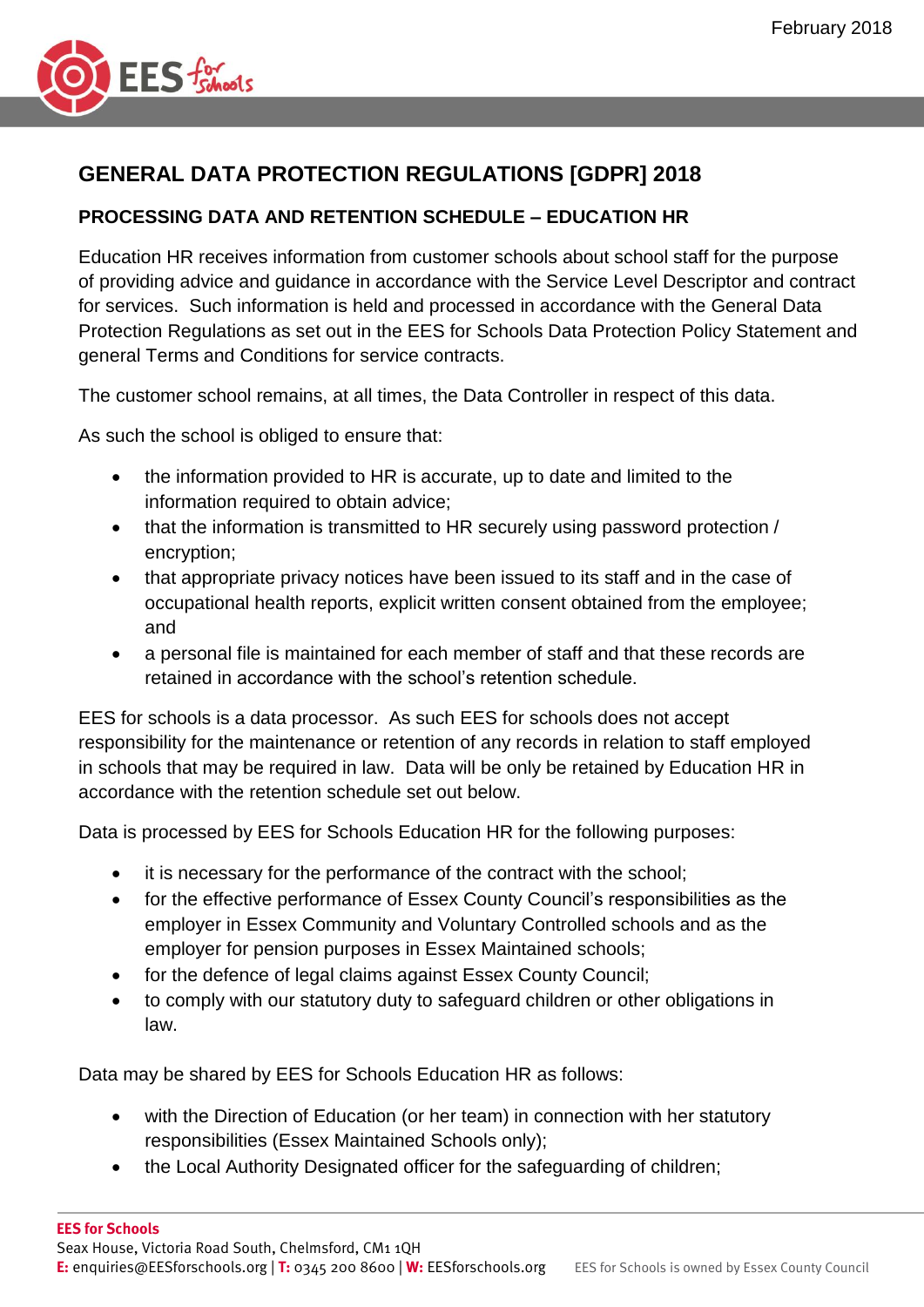- Legal Services where a contract for services exists between them and the school and the school has requested direct liaison or in the case of Essex Legal Services where they provide advice to Essex County Council as employer;
- Trade Union and professional association officials where employees have consented in writing to them acting on their behalf;
- Occupational Health subject to express written consent of the individual employee;
- Essex Pension Fund (Maintained Schools only as Essex County Council is the employer for Pension Purposes);
- future employers as required under TUPE Regulations;
- payroll providers for the processing of necessary payments;
- in response to Subiect Access Requests:
- other circumstances as maybe required by law including the Police and the Disclosure and Barring Service, NCTL (or successor).

In accordance with the General Data Protection Policy Statement and Terms and Conditions, Education HR employs the following security measures in respect of staff data:

- All electronic records are held on the secure ECC network with additional password protection for all files, restricted to relevant HR staff.
- All paper records are held in locked filing cabinets within the HR office and access restricted to relevant HR staff.
- Sensitive information is transmitted to and received from schools using appropriate password protection / encryption.